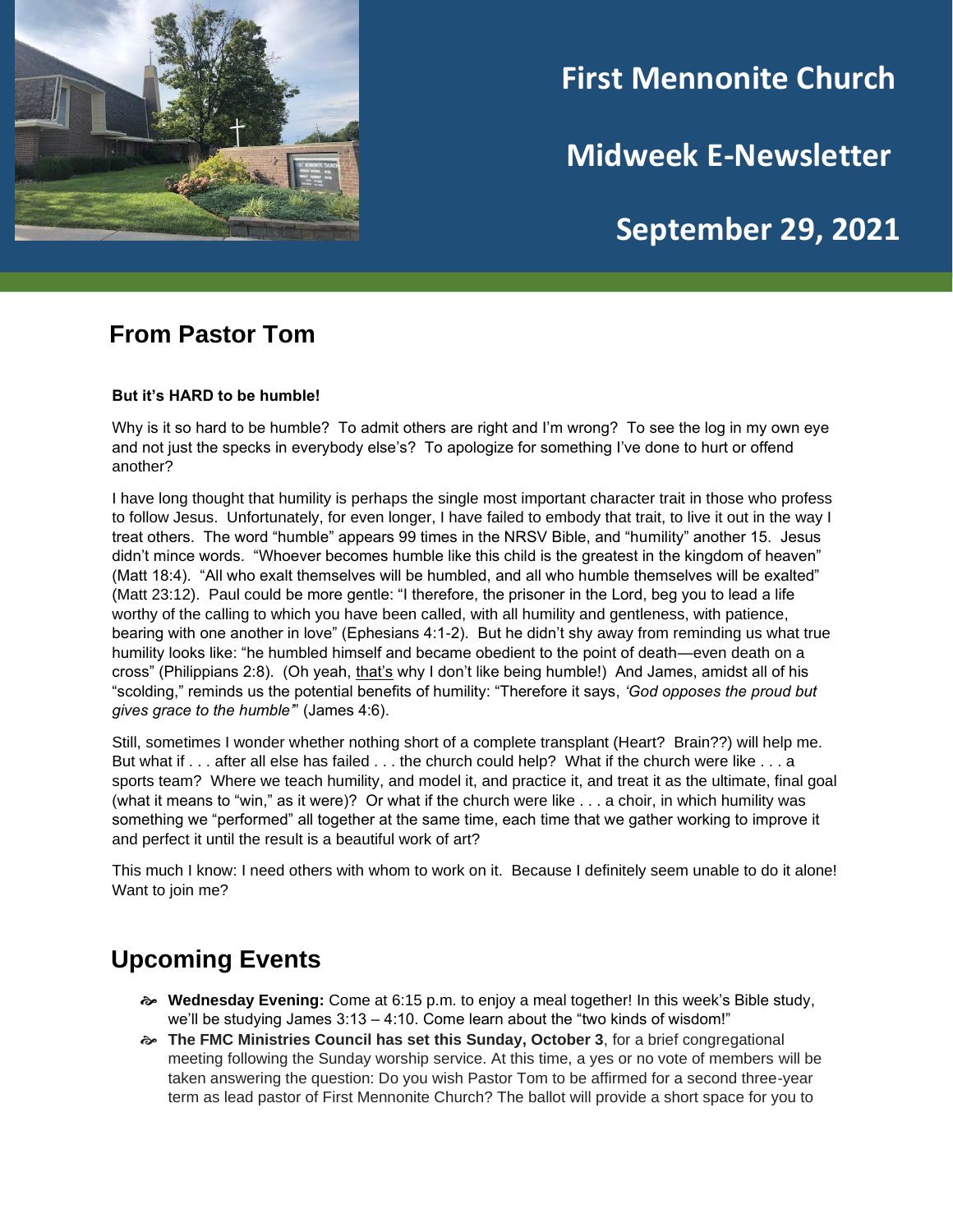explain your answer if you wish. Our constitution specifies: "A lead pastor is called by affirmation of at least a two-thirds majority of the members present at a congregational meeting and the absentee ballots." Those members who anticipate they cannot be present for that meeting should arrange now to submit their ballot **this week** by contacting Kara Unruh at the church office or their Care Committee member. In anticipation of this vote, FMC members are encouraged to review the Pastor/Congregation Review document by Marv Zehr (April 15, 2021), the Amended Final Assessment Report by KIPCOR (August 19, 2021), and the KIPCOR transcript of the congregational meeting on Sept. 8. Copies are available in the church office.

**Note Kara's office hours** and especially the evening hours available **tonight:** Today, 3:00-7:00pm Thursday 3:00-5:00pm Friday 9:00-12:30pm

- **Marion County Core Community** invites you to its graduation Thursday, September 30 at 6:30 p.m. at Trinity Mennonite Church of Hillsboro. Please join the celebration to congratulate the graduates! A reception will follow the ceremony.
- **Bethel College's Fall Festival is Sept. 30-Oct. 3, with most activities taking place Saturday, Oct. 2, on campus**. Features include music, food, class reunions, football, the comedy *The Complete Works of William Shakespeare (Abridged)*, and the STEM Symposium honoring Professor Emeritus of Chemistry Richard Zerger. See <https://www.bethelks.edu/alumni/events/fall-festival> for the complete schedule.
- **Bakers and Crafters Needed!** Help support Bethel College Women's Association by donating pies for BCWA's Pie-By-The-Slice booth or any baked item or craft item for the Market in the Round at Fall Fest 2021. Peppernuts, zwieback, cinnamon rolls, and coffee cakes are popular items! Bring your pies (no refrigerated or custard pies please) to Seminar A in Schultz Student Center 4-6:30 p.m. Friday, October 1 or 8-11a.m. on Saturday, October 2. Baked goods and craft items can be dropped off at the Luyken Fine Arts Center Rm 140 on Friday 1:30-4:30pm or Saturday 7-8 a.m. All proceed go to support Bethel College.
- **The Gospel Echoes Teams will be holding their annual prison ministry banquet** Tuesday, October 5 at 6:30 p.m. at the Journey at Yoder Activity Center, 3605 E. Long View Rd., Haven, KS. This program is a collaboration of multiple teams coming together for this special presentation. The song arrangements were put together for a recent video produced for prison broadcast. The theme includes songs about the cross, Christ's resurrection and the victory we have in Jesus. The evening will include a homestyle dinner, music, and a prison ministry presentation. For tickets, contact Dale and Miriam Lehman at 620.694.9823.

## **Other Announcements**

- **COVID-19 protocols:** The FMC Covid response team is urging the following regarding the Covid virus: 1. Masks are required when we gather indoors, 2. FMC should reduce capacity in the sanctuary and fellowship hall to 50%.
- **Our hearts go out to the people of Afghanistan**. The compounding effects of drought, displacement, decades of conflict, and COVID-19 are creating a massive humanitarian emergency. This devastating situation has led to a near-collapse of the healthcare system, the destruction of family livelihoods, and the threat of mass child starvation. An estimated 18.4 million men, women, and children need life-saving aid.

It's critical that essential services continue, and we need your help. World Vision is committed to serve in Afghanistan long-term, aiming to help 1 million people over the coming months through interventions such as food and nutrition assistance, healthcare, child protection, and access to clean water, sanitation, and hygiene programming. [Your support matters. Please join us by](https://t.acmail.worldvision.org/r/?id=h2ad27524,aa9bd91,722c339&p1=400057171&p2=20Sep21&p3=SG&p4=appeal&p5=0c8e137d584cb367bb58b98b0eb51f278f7b90b2353a49743012b604b461acc6)  [donating today.](https://t.acmail.worldvision.org/r/?id=h2ad27524,aa9bd91,722c339&p1=400057171&p2=20Sep21&p3=SG&p4=appeal&p5=0c8e137d584cb367bb58b98b0eb51f278f7b90b2353a49743012b604b461acc6)